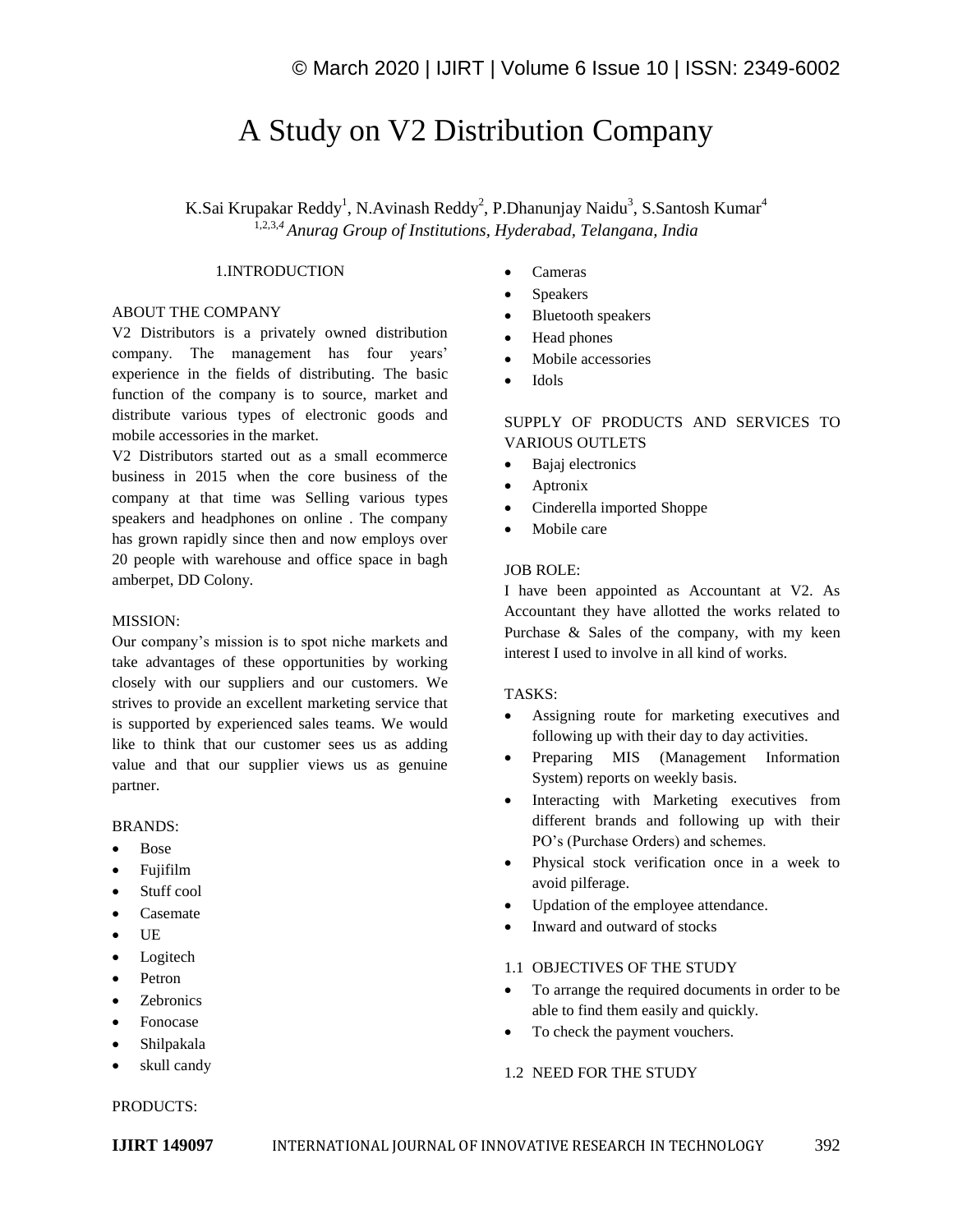- To analyse the financial recordings and data entry.
- To analyse the payment vouchers.
- To be able to work with people to achieve departmental and organizational goals.
- To develop skills that required as per my specialization (finance).
- To learn more than the theoretical knowledge.

# 1.3 SCOPE OF THE STUDY

Internship experience plays a vital role for every student to implement their practical knowledge in any organization. A student can implement this internship experience in the future work areas.V2 company gives me opportunity for gathering practical experience and preparation of the intern report.

## 1.4 METHODOLOGY OF STUDY

The methodology that is used in this report is descriptive in nature. It has been administered by collecting secondary data. The secondary data is collected from the company.

# 1.5 LIMITATIONS

- Due to less time I could not gather more information to justify exact condition. The time constraints are limiting factors.
- Lack of opportunity to access to internal data in the organization.
- I had taken secondary data for preparing this report.

# 2. REVIEW OF LITERATURE

Williamson (1981): It has been evidenced for years that distribution channels is important for its abilities to reduce the expenditure of economic transactions.

Anderson et al., (1997) also found that the effectiveness of channel members coordination's and communications among manufacturers, agents, distributors, and retailers improved channels member's performances.

Frazier et al., (1989), which focused on industrialized manufacturers, found that the needs of dealer to maintain an effective channel relationships in a seller's market was usually determined by the contributions of the manufacturers to the dealers' benefit.

James and Timothy (2006) on small firms also indicated that product improvements were significantly connected with greater growth of the firms, while process improvements were not associated with these relationships.

A significant influence of different types of industry on firm performance can be found in Gadenne (1998). Among others due to different marketing strategies and management practices (Gadenne, 1998).

Root (1994), when firms' owners or managers recognized the domestic environment turned out to be hostile, they would surely get a way out to skip from it and achieve higher performance instead. Usually, under these uncomfortable hostile conditions, firms have two strategic choices: either change the markets where it competed or change the way it competed..

Geroski 79 et al., (1993) pointed out that firm profitability was influenced by product and production process innovations in diverse ways

Prather S Wert: Business finance deals primarily with raising, Administering and disbursing funds by privately owned business units operating in nonfinancial Field of industry.

Okafor (2012): analysed the financial management practices of small firms in Nigeria impacted on their profitability, growth and survival. Accounting systems, financial management information, working capital management and budgeting practices have been evaluated. It has been found that accounting system and financial management information alone dominate the risk perception of fund providers. Hence, the study advised to employ the services of qualified accountants in order to upgrade their financial management practices and enhancing their overall performance.

Agyei and Kofi Nicholas (2014): in their study revealed that most small scale businesses do not keep proper financial records and do not effectively manage their inventory and payables.

Rahamon and Adejare (2014): investigated the effect of accounting records kept by the Small Scale Enterprises. Found that there Is a significant relationship between accounting records and small scale Firm's performance. He concluded that proper records keeping would lead to better financial performance of the Small Scale Enterprises. Moreover, it increases the chances of increase in the business operation and achievement of success and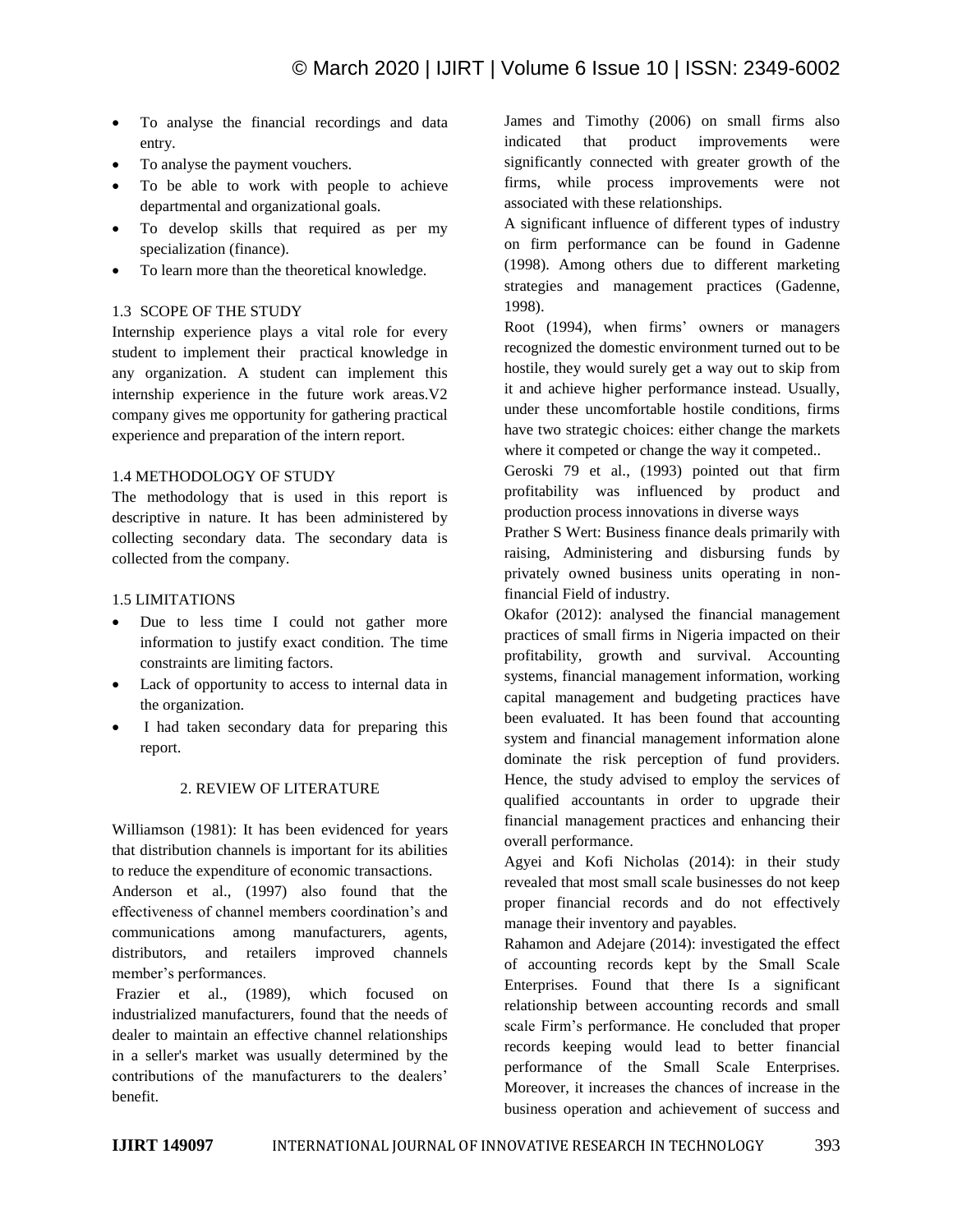the provision of necessary information to enable the control of cash in the business.

Ademola, Olukotun, Samuel, & Ifedolapou, 2012: Financial record keeping has become the foundation on which modern businesses thrive for growth and sustainability.

Dawuda & Azeko, 2015: Businesses are highly dependent on financial records kept in the books of accounts indicating different transactions such as sales, purchases, income, and payments by an individual or organizations.

Thomas 2010: In the U.K. the British Bankers' Association published a new code for financial reporting aiming to promote enhanced disclosure practices that was adopted by the seven biggest lenders in the U.K. in 2010.

Barth and Landsman (2010) discuss the role of financial reporting by banks in the Financial crisis. They discuss such financial reporting features as fair values, asset Securitisations, derivatives and loan loss provisioning. They conclude that a lack of Transparency on derivative financial instruments and the pooling of debt resulted in Problems in determining the real financial position of a bank. Determining the real Position of a bank through financial reports is the key to reliability, which in turn affects the usefulness of the reports in decision making.

Miller and Bahnson (2009) recommend that reporting frequencies should be shortened as to provide information that is as up to date as possible. Timeliness is related to the relevance of the reports as relevant information has to be timely in order to be useful.

In the 2008 Washington summit the Group of 20 (G20) agreed that the financial crisis was caused by a poor understanding of risk and inadequately coordinated Macroeconomic policies. One of their major goals was to strengthen transparency and Accountability.

Barth and Schipper (2008) define transparency in financial reporting as revealing the economic position of a company in a way that is clear to the reader. According to this definition, transparency concerns the reliability and understand ability of financial reporting. They write that research proves that improved transparency lowers the cost of capital as information asymmetry is lowered.

A study by Anderson, Mansi and Reeb (2004) substantiates this view as they found that Independent audit committees can positively affect the reliability of financial Reporting.

# 3. ANALYSIS

Logistics was the major challenge I had faced in my whole experience every dealer need the stocks at same time but because of interstate transport issues stocks could be delayed and they won't accept the stocks if it is delayed as everyone knows customer is god we have to convince them to accept the stocks. Another challenge was with staff mainly with marketing executive, most of the executives give false statements and commitments to dealers to achieve their targets quickly which may lead to rift between company and dealer which would be win win situation to dealer because to have a continuous business with them in long run all the wrong commitments will be cleared by company for a certain level.

## 4. FINDINGS

In this internship i found that the company is dealing with more than seven brands for distribution and for selling on online. The company mainly concentrating on mobile accessories, cameras and speakers.

## LEARNINGS:

In my whole experiences I had learned many things which may be related to profession or personal. While working in an organisation with group of people with different mentality makes us strong with their positive and negative behaviour. As per the authorities call I used to pass on targets to boost the sales I had suggested my superior to settle their incentives on weekly basis which reduces month end target pressure and it was very successful and i had received lot of appreciation from whole team. Low end management used to fear to interact with the higher authorities if they want any kind of help those guys used to approach me to speak with my superiors, without any fear I used to contact them to convey their problems this made me more strong and learned how to convey and convince with high end management.